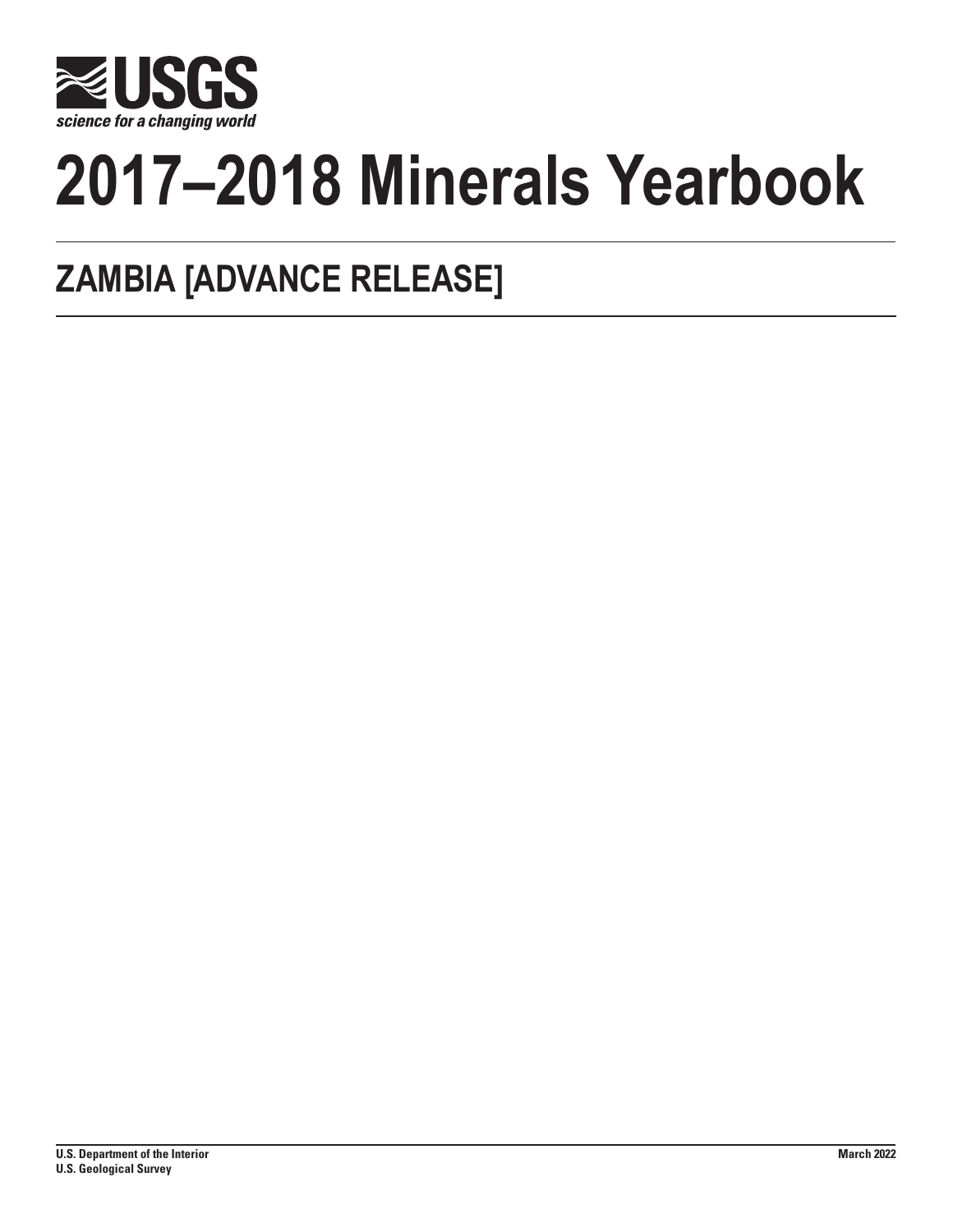## **The Mineral Industry of Zambia**

### By James J. Barry and Meralis Plaza-Toledo

#### **Note: In this chapter, information for 2017 is followed by information for 2018.**

The mineral industry of Zambia in 2017 was dominated by its copper production, which accounted for 4.0% of the world's mined copper production. The country also produced cement, coal, cobalt, raw steel, gemstones (amethyst, beryl, emerald, and tourmaline), gold, lime, manganese, refined petroleum products, silver, stone, and sulfur (Flanagan, 2019).

#### **Minerals in the National Economy**

In 2017, Zambia's nominal gross domestic product (GDP) was \$25.8 billion and real GDP increased by 4.1% compared with an increase of 3.8% in 2016. The mining and quarrying sector accounted for 14.8% of the GDP. The output of that sector increased by 3.0% in 2017 compared with an increase of 7.3% in 2016. Total export earnings increased by 25.7% owing to higher copper and cobalt export earnings. Copper export volumes increased by 9.2%. Although the amount of cobalt exports decreased to 2,676 metric tons (t) from 4,981 t in 2016, cobalt export earnings were 10.5% higher than in 2016 owing to an increase in commodity prices (Bank of Zambia, 2018, p. 14–15, 21; Ministry of Finance, 2018, p. 55, 57).

#### **Government Policies and Programs**

The mining sector is regulated by Act No. 11 of 2015 (the Mines and Mineral Development Act of 2015), which replaced Act No. 7 of 2008 (the Mines and Mineral Development Act of 2008). The Mines and Mineral Development Act of 2015 established guidelines for exploration licenses for both largeand small-scale mines; import and export permits; mining rights; safety, health and environmental protections; and mineral trading permits. In June 2016, the 2015 act was amended by Act No. 14 of 2016 [the Mines and Mineral Development (Amendment) Act of 2016] which redefined the mineral royalty rates to 5% for all base metals (except copper), mineral fuels, and industrial minerals, and to 6% for gemstones and precious metals. For copper, the law establishes a royalty rate of 4% when the copper price (in dollars per metric ton) is less than \$4,500, 5% when the price is between \$4,500 and \$6,000, and 6% when the price is more than \$6,000. Investment in most types of mineral operations are covered by the Zambia Development Agency Act of 2006, although minerals produced for the construction industry, such as clay, sand, and most types of stone, are excluded. Petroleum exploration and production are regulated by Act No. 10 of 2008 [the Petroleum (Exploration and Production) Act of 2008] (Government of Zambia, 2016, p. 1–3; International Comparative Legal Guides, 2017).

#### **Production**

Notable mineral commodity production increases included that of cobalt (mined), by 65%; bituminous coal, 61%;

limestone, 33%; raw steel, an estimated 20%; refined copper, 15%; sulfur (content) and smelter copper, 13% each; and cement, an estimated 11%. Notable mineral commodity production decreases included that of refined cobalt, by 47%; amethyst and emerald, 22% each; beryl, 19%; manganese (gross weight), 18%; and petroleum, 11%. Data on mineral production are in table 1.

#### **Structure of the Mineral Industry**

Many of the country's large copper mining and mineralprocessing operations were located in the Copperbelt Province in north-central Zambia. The Government retained minority interest in most of the large copper projects through its holding company Zambia Consolidated Copper Mines (ZCCM–IH) Investments Holdings Plc. The mining sector was administered by the Ministry of Mines and Minerals Development. The Ministry of Commerce, Trade and Industry oversaw the industrial manufacturing sector. Table 2 is a list of major mineral industry facilities.

#### **Commodity Review**

#### *Metals*

**Cobalt and Copper.**—In 2017, copper production was 628,400 t, which was an increase of 6% compared with that of 2016. Kansanshi Mining plc (a subsidiary of First Quantum Minerals Ltd. of Canada) had the following three operations in Northwestern Province: the Kansanshi Mine, the Kansanshi smelter, and the Sentinel Mine. Output from the Kansanshi Mine included 172,059 t of copper contained in concentrate and 78,742 t of copper cathode compared with 173,604 t and 79,668 t, respectively, in 2016. Total copper production at the Kansanshi Mine was 250,801 t, which was a decrease from the 253,272 t produced in 2016. In 2017, the Kansanshi smelter processed 1,211,740 t of concentrate to produce 297,553 t of copper anode. The smelter was designed to process 1.2 million metric tons per year of copper concentrate to produce 340,000 metric tons per year (t/yr) of copper metal. In its first full year of commercial production, the Sentinel Mine produced 190,683 t of copper contained in concentrate (First Quantum Minerals Ltd., 2017; 2018, p. 20, 38).

In 2017, EMR Capital of Australia acquired an 80% interest in the Lubambe copper mine (which was previously held by African Rainbow Minerals Ltd. of South Africa and Vale S.A. of Brazil) and ZCCM–IH held the remaining 20%. In 2017, the Lubambe copper mine produced 44,680 t of copper concentrate and 18,299 t of copper contained in concentrate compared with 51,391 t and 20,937, respectively, in 2016. The mine continued operating at a target of 80,000 metric tons per month as a strategy to manage operating losses and to preserve the ore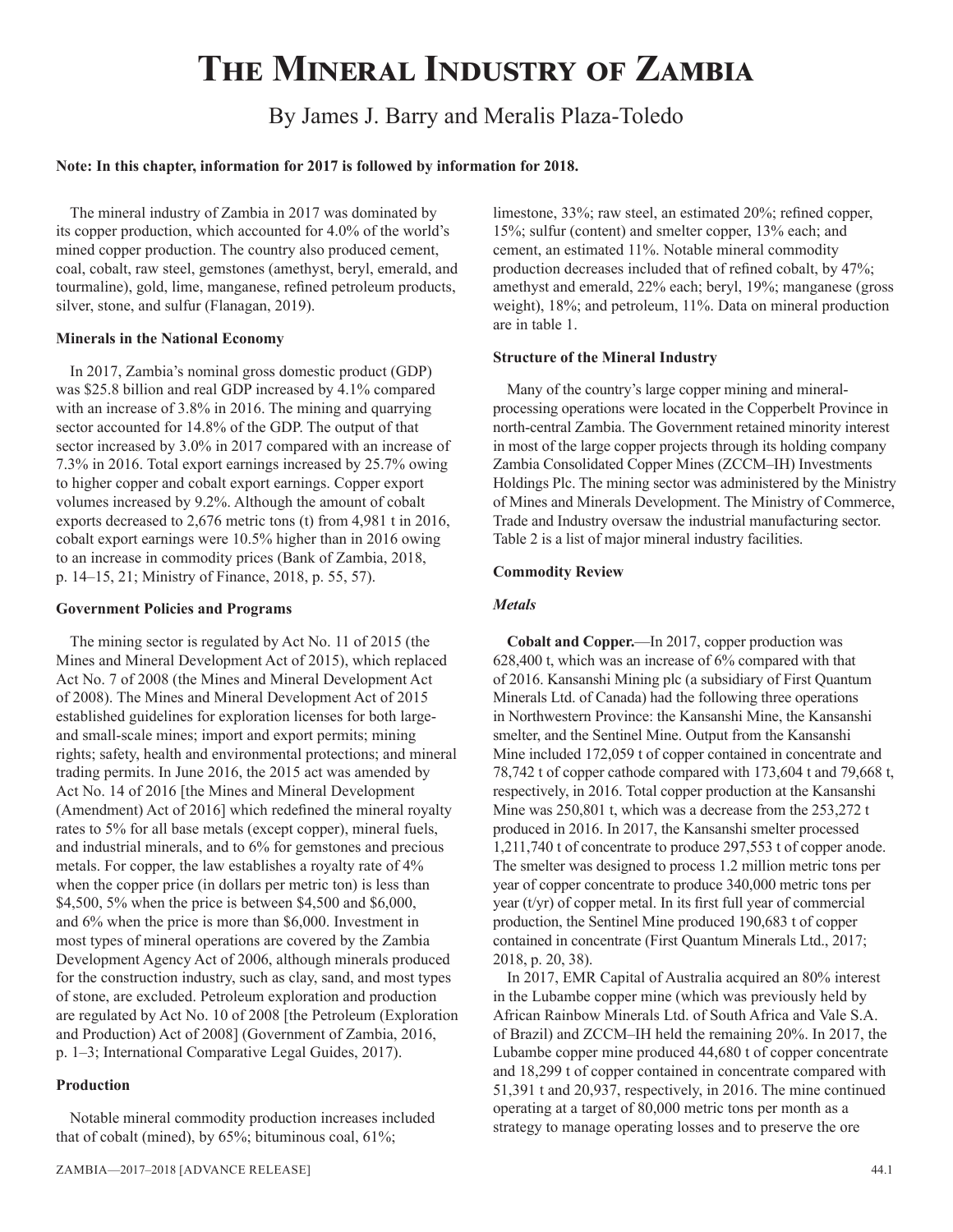body while implementing a strategy to upgrade the underground dewatering infrastructure (African Rainbow Minerals Ltd., 2018, p. 66; ZCCM Investments Holdings PLC, 2019).

In 2017, Chambishi Metals Plc [a subsidiary of Eurasian Resources Group S.a.r.l. of Luxembourg] operated the Chambishi cobalt plant located 75 kilometers northwest of Ndola. In 2017, the company produced 2,520 t of cobalt metal compared with 4,725 t in 2016. The decrease in production was attributed to lower feed exports from Boss Mining Sprl of the Democratic Republic of the Congo [Congo (Kinshasa)], where most of its cobalt was sourced (table 2; Cobalt Development Institute, 2019; Haywood, 2017).

In 2017, NFC Africa Mining plc, which was a subsidiary of China Nonferrous Metal Mining (Group) Co. Ltd. (CNMC), continued developing the Chambishi Southeast Mine. The mine was expected to be completed in the third quarter of 2018 and to have a designed production capacity of 63,000 t/yr of copper in concentrate. In its first full year of commercial production, the Mwambashi Mine produced 523,000 t of copper ore. The Mwambashi strip mine was expected to produce 600,000 t/yr of copper ore (China Nonferrous Metal Mining (Group) Co. Ltd., 2018, p. 7, 23, 36).

**Gold.**—In 2017, gold output from the Kansanshi Mine and smelter, which were operated by First Quantum, decreased by 5% to 4,372 kilograms (kg) from about 4,610 kg produced in 2016 owing to lower concentrate production. The Kansanshi Mine was the sole source of gold production from a large-scale producer in the country. There was additional gold production by artisanal and small-scale miners. In 2017, Cradle Arc Plc of the United Kingdom, was in the process of establishing a joint venture with Singa Holdings Zambia Private Ltd. (Singa) for the operation of the Matala and the Dunrobin gold assets. If granted, Singa could potentially acquire the Matala and the Dunrobin deposits for \$2.5 million (Financial Times, 2018; First Quantum Minerals Ltd., 2018, p. 22).

**Lead and Zinc.**—In 2017, Jubilee Platinum Plc of the United Kingdom (Jubilee) formed a joint venture with BMR Mining plc (BMR) to recover zinc, lead, and vanadium from mine tailings and slag stockpiles at the Kabwe Project. Jubilee held an 87.5% stake, and BMR held the remaining 12.5%. In December 2017, the Mining Cadastre Department of Zambia terminated the mining rights of the Kabwe Project. Stakeholders had 30 days to appeal this decision (Jubilee Platinum Plc, 2017, p. 1–3; BMR Group plc, 2018).

#### *Industrial Minerals*

**Cement.**—In 2017, Lafarge Zambia Plc produced 887,000 t of cement compared with 831,000 t in 2016. The increase was due to rising commodity prices. Dangote Cement Plc of Nigeria, through its subsidiary Dangote Industries (Zambia) Ltd., continued operations at the Ndola cement plant, which started operating in 2016. Dangote's sales increased by 5% in 2017, despite heavy rains that affected construction and delays to Government payments (Dangote Cement Plc, 2018, p. 35; Lafarge Zambia Plc, 2018, p. 4, 93).

#### **MINERAL INDUSTRY HIGHLIGHTS IN 2018**

In 2018, Zambia's nominal GDP was \$27.5 billion and real GDP increased by 3.7% compared with that of 2017. Mining and quarrying output accounted for 10.7% of real GDP and increased by 3.7%. In 2018, mining and quarrying employed 84,536 people, accounting for 2.9% of the country's total employment. In September, the Government announced changes to the mining tax regime that would take effect in 2019. The changes included increasing the sliding scale for royalties to a range of 5.5% to 7.5% from a range of 4% to 6% . The actual royalty would depend on commodity prices, with higher prices resulting in a higher royalty and lower prices resulting in a lower royalty. Additionally, there would be a 10% tax on copper when the price exceeds \$7,500 per metric ton. Finally, a 15% export duty would be imposed on precious metals and a 5% import duty would be imposed on copper and cobalt concentrates (Mfula, 2018; Ministry of Finance, 2019, p. 54–56; Zambia Statistics Agency, 2019, p. 28–29).

Notable mineral commodity production increases in 2018 included that of refinery petroleum, by 70%; coal, 65%; raw steel, 39%; and cement, 24%. The Ministry of Finance attributed decreases in gemstone production to small-scale miners underreporting their production returns; production decreases included that of beryl, by 69%; emerald, 68%; tourmaline, 67%; and amethyst, 27%. Other notable decreases in production included that of refined cobalt, by 36%; manganese (content), 22%; limestone, 17%; and gold, 15% (table 1; Ministry of Finance, 2019, p. 10).

In August 2018, CNMC's Chambishi Southeast Mine commenced trial production. At full production, the Chambishi Southeast Mine was expected to produce approximately 63,000 t/yr of copper contained in concentrate and 1,000 t/yr of cobalt; however, the expected date for reaching full production had not been announced (Luk, 2018; China Nonferrous Metal Mining (Group) Co. Ltd., 2019, p. 8).

In April 2018, Jubilee Metals Group Plc (formerly Jubilee Platinum Plc) and BMR had their mining rights for the Kabwe lead-zinc-vanadium project reinstated by the Minister of Mines and Mineral Development. In August 2018, Jubilee gained full control of Kabwe, acquiring an 87.5% interest in the project, with BMR holding the remaining 12.5%. Jubilee anticipated Kabwe to produce 15,000 t/yr of lead, 1,500 t/yr of vanadium, and 8,000 t/yr of zinc. Jubilee was in the process of securing the acquisition of the Sable Zinc refinery, currently on care-andmaintenance status, for processing the metals at Kabwe. Jubilee targeted production to begin in the third quarter of 2019 (Jubilee Metals Group Plc, 2018, p. 5, 14; 2019a; 2019b, p. 2, 4, 5).

#### **Outlook**

Zambia's GDP is expected to grow between 4% and 5% in 2019, supported by the mining, construction, and wholesale and retail trade sectors. The mining sector is expected to benefit from the Kabwe Mine commencing operations and the Chambishi Southeast Mine extension reaching full production. The effect of the new mining tax regime may have negative implications on growth in the sector, however, potentially discouraging exploration and development investment (Ministry of Finance, 2018, p. 52).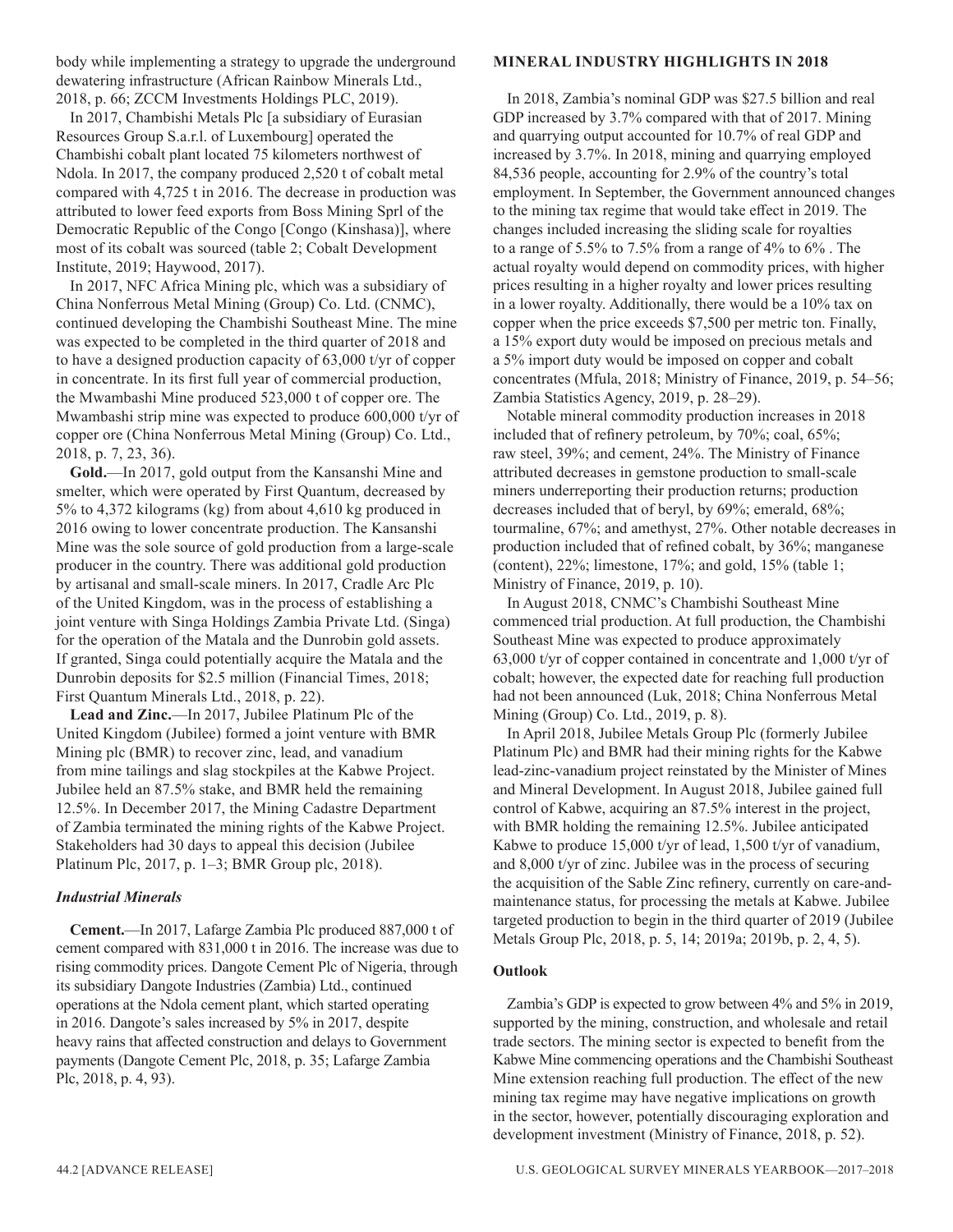#### **References Cited**

African Rainbow Minerals Ltd., 2018, Integrated annual report 2017: Sandton, South Africa, African Rainbow Minerals Ltd., 136 p. (Accessed July 25, 2019, at https://arm.co.za/wp-content/uploads/2020/05/ ARM\_IAR2017.pdf.)

Bank of Zambia, 2018, Annual report 2017: Lusaka, Zambia, Bank of Zambia, 152 p. (Accessed June 27, 2019, at https://www.boz.zm/ BOZANNUALREPORT2017.pdf.)

BMR Group plc, 2018, Termination of mining right no. 7081-HQ-SML: London, United Kingdom, BMR Group plc, February 7, 1 p. (Accessed July 27, 2019, at http://www.bmrplc.com/announcements/07022018%20 Termination%20of%20Mining%20Right.pdf.)

China Nonferrous Metal Mining (Group) Co. Ltd., 2018, 2017 annual report: Beijing, China, China Nonferrous Metal Mining (Group) Co. Ltd., March 29, 236 p. (Accessed July 26, 2019, at http://www.cnmcl.net/Managed/Resources/ docs/report/ar2017e.pdf.)

China Nonferrous Metal Mining (Group) Co. Ltd., 2019, 2018 annual report: Beijing, China, China Nonferrous Metal Mining (Group) Co. Ltd., March 29, 240 p. (Accessed December 27, 2019, at http://www.cnmcl.net/Managed/ Resources/docs/report/ar2018cnmc\_e.pdf.)

Cobalt Development Institute, 2019, Cobalt production statistics: Guildford, United Kingdom, Cobalt Development Institute. (Accessed July 25, 2019, at https://www.cobaltinstitute.org/statistics.html.)

Dangote Cement Plc, 2018, Annual report 2017: Lagos, Nigeria, Dangote Cement Plc, March 19, 237 p. (Accessed July 27, 2019, at http://www.dangotecement.com/wp-content/uploads/reports/2018/Q1/ DCP%202017%20AR\_updated\_April2018.pdf.)

Financial Times, 2018, Alecto Minerals PLC full year results for year ended 31 December 2017: London, United Kingdom, Financial Times, June 28 (Accessed July 25, 2019, at https://markets.ft.com/data/announce/ detail?dockey=1323-13696670-4LQ61E26CJQ1C7JVLUKSSCG72I.)

First Quantum Minerals Ltd., 2017, Kansanshi: Vancouver, British Columbia, Canada, First Quantum Minerals Ltd. (Accessed July 25, 2019, at https://www.first-quantum.com/Our-Business/operating-mines/Kansanshi/ default.aspx.)

First Quantum Minerals Ltd., 2018, Steadfast—First Quantum Minerals Ltd. 2017 annual report: Vancouver, British Columbia, Canada, First Quantum Minerals Ltd., February 12, 100 p. (Accessed July 25, 2019, at https://s24.q4cdn.com/617706469/files/doc\_financial/annual/2017-Annual-Report.pdf.)

Flanagan, D.M., 2019, Copper: U.S. Geological Survey Mineral Commodity Summaries 2019, p. 52–53.

Government of Zambia, 2016, Mines and Minerals Development (Amendment) Act no. 14 of 2016: Lusaka, Zambia, Government of Zambia, June 6, 4 p. (Accessed July 27, 2019, at http://www.parliament.gov.zm/sites/default/files/ documents/amendment\_act/The%20Mines%20and%20Minerals%20Act%20 No%2014%2C%202016.pdf.)

Haywood, J., 2017, ERG buys cobalt as Boss feed exports to Chambishi drop; could cause price spike: Metal Bulletin, July 18. (Accessed July 25, 2019, at https://www.metalbulletin.com/Article/3734071/Search-results/ERGbuys-cobalt-as-Boss-feed-exports-to-Chambishi-drop-could-cause-pricespike.html.)

International Comparative Legal Guides, 2017, Zambia: Global Legal Group, September 25. (Accessed July 27, 2019, at https://iclg.com/practice-areas/ mining-laws-and-regulations/zambia.)

Jubilee Platinum Plc, 2017, Joint venture with BMR Group PLC: London, United Kingdom, Jubilee Platinum Plc, October 23, 4 p. (Accessed July 27, 2019, at http://www.jubileeplatinum.com/rns\_pdf/Joint%20 venture%20with%20BMR%20Group%20PLC.pdf.)

Jubilee Metals Group Plc, 2018, Annual report for the year ended 30 June 2018: London, United Kingdom, Jubilee Metals Group Plc, November 14, 88 p. (Accessed February 25, 2020, at https://jubileemetalsgroup.com/wp-content/ uploads/2018/11/Jubilee-AR2018.pdf.)

Jubilee Metals Group Plc, 2019a, Kabwe lead, zinc, & vanadium project: London, United Kingdom, Jubilee Metals Group Plc. (Accessed February 25, 2020, at https://jubileemetalsgroup.com/kabwe-lead-zincvanadium-project/.)

Jubilee Metals Group Plc, 2019b, Unaudited interim results for the six months ended 31 December 2018: London, United Kingdom, Jubilee Metals Group Plc, March 28, 17 p. (Accessed February 25, 2020, at https://jubileemetalsgroup.com/wp-content/uploads/2019/03/Unauditedinterim-results-28March2019.pdf.)

Lafarge Zambia Plc, 2018, Annual report 2017: Lusaka, Zambia, Lafarge Zambia Plc., March 9, 102 p. (Accessed July 27, 2019, at https://www.lafarge.co.zm/sites/zambia/files/atoms/files/annual\_report\_2017\_ v4.pdf.)

Luk, Julian, 2018, CNMC's Zambian copper mine begins trial operations, targets 252ktpy copper concs output: London, United Kingdom, Fastmarkets, August 24. (Accessed December 27, 2019, at https://www.fastmarkets.com/ article/3829111/cnmcs-zambian-copper-mine-begins-trial-operations-targets-252ktpy-copper-concs-output.)

Mfula, Chris, 2018, Update 3–Zambia hikes mining taxes in 2019 budget to rein in debt: Reuters, September 28. (Accessed December 2, 2019, at https://www.reuters.com/article/zambia-budget/update-3-zambia-hikesmining-taxes-in-2019-budget-to-rein-in-debt-idUSL8N1WE5RK.)

Ministry of Finance, 2018, 2017 annual economic report: Lusaka, Zambia, Ministry of Finance, April, 57 p. (Accessed July 27, 2019, at https://www.mof.gov.zm/download/economic-data/annual-economicreports/2017-Economic-Report.pdf.)

Ministry of Finance, 2019, 2018 annual economic report: Lusaka, Zambia, Ministry of Finance, 56 p. (Accessed November 27, 2019, at https://www.mof.gov.zm/download/economic-data/annual-economicreports/2018-Economic-Report.pdf.)

Zambia Statistics Agency, 2019, Zambia labour force survey report 2018: Lusaka, Zambia, Zambia Statistics Agency, August, 129 p. (Accessed November 27, 2019, via https://www.zamstats.gov.zm/index.php/ publications/category/28-labour.)

ZCCM Investments Holdings PLC, 2019, Lubambe Copper Mines Limited: ZCCM Investments Holdings PLC (Accessed July 25, 2019, at https://www.zccm-ih.com.zm/copper-cobalt-gold/lubambe-copper-mines/.)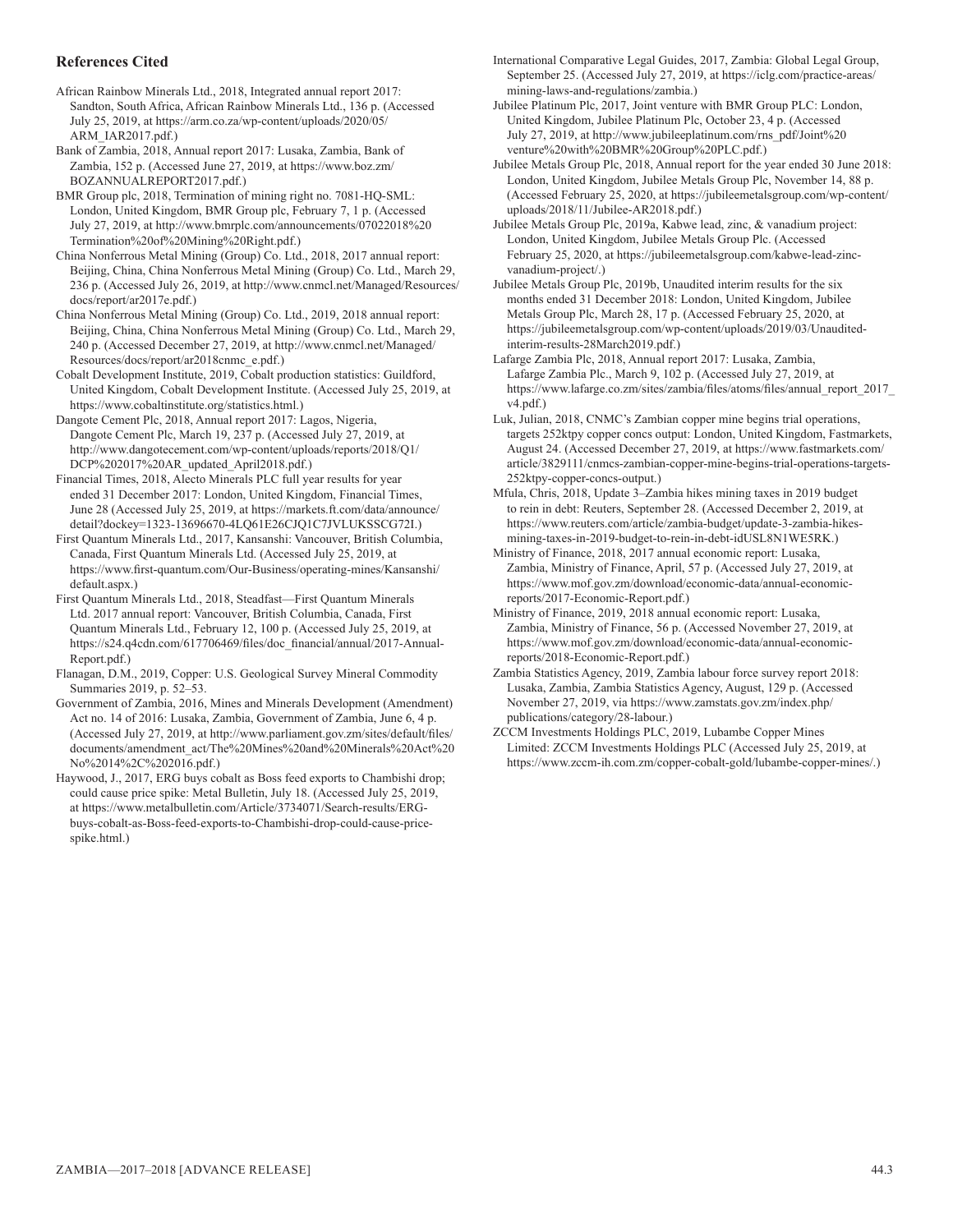#### TABLE 1 ZAMBIA: PRODUCTION OF MINERAL COMMODITIES<sup>1</sup>

#### (Metric tons, gross weight, unless otherwise specified)

| $\mbox{Commodity}^2$                            |                            | 2014                   | 2015                 | 2016                   | 2017              | 2018      |
|-------------------------------------------------|----------------------------|------------------------|----------------------|------------------------|-------------------|-----------|
| <b>METALS</b>                                   |                            |                        |                      |                        |                   |           |
| Bismuth, refinery, Bi content <sup>3</sup>      |                            | 180                    | 40                   | $\overline{a}$         | --                |           |
| Cobalt:                                         |                            |                        |                      |                        |                   |           |
| Mine, Co content <sup>4</sup>                   |                            | $2.300$ r, e           | 1.700 e              | 600 <sup>e</sup>       | 990               | 897       |
| Refinery, metal <sup>5</sup>                    |                            | 4,317                  | 2,997                | 4,725                  | 2,520             | 1,613     |
| Copper:                                         |                            |                        |                      |                        |                   |           |
| Mine, concentrates, Cu content                  |                            | 517,100                | 558,600              | 595,500 r              | 628,400           | 677,300   |
| Refinery:                                       |                            |                        |                      |                        |                   |           |
| Primary:                                        |                            |                        |                      |                        |                   |           |
| Electrowon                                      |                            | 190,000                | 158,700              | $167,300$ <sup>r</sup> | 165,700           | 176,800   |
| Other                                           |                            | 288,800                | 312,800              | $230,600$ <sup>r</sup> | 264,800           | 248,200   |
| Total                                           |                            | 478,800                | 471,500              | 397,900                | 430,500           | 425,000   |
| Smelter, primary, includes low-grade electrowon |                            | 525,800                | 648,800              | 698,100 $r$            | 787,900           | 828,700   |
| Gold, mine, Au content                          | kilograms                  | 4,803                  | 4,238                | 4,610                  | 4,565             | 3,899     |
| Iron and steel, raw steel                       |                            | $86,400$ <sup>r</sup>  | 52,000 r             | 45,000 r               | 54,000 $^{\circ}$ | 75,000 e  |
| Manganese, mine:                                |                            |                        |                      |                        |                   |           |
| Gross weight                                    |                            | $130,000$ <sup>e</sup> | $130,000$ e          | $120,000$ <sup>e</sup> | 98,220            | 87,997    |
| Mn content <sup>e</sup>                         |                            | 45,000                 | 45,000               | 40,000                 | 37,000            | 29,000    |
| Silver, mine, Ag content                        | kilograms                  | 15,000                 | 15,000               | 15,000                 | 15,000            | 15,000    |
| <b>INDUSTRIAL MINERALS</b>                      |                            |                        |                      |                        |                   |           |
| Cement, hydraulic                               |                            | $1.900,000$ r, e       | $1.800,000$ r, e     | $2,000,000$ r, e       | 2,210,307         | 2,751,073 |
| Gemstones:                                      |                            |                        |                      |                        |                   |           |
| Amethyst                                        | kilograms                  | 1,150,000              | 992,000 <sup>r</sup> | 964,548                | 749,425           | 546,821   |
| Beryl <sup>e</sup>                              | do.                        | 11,000                 | 17,000               | 26,000                 | 21,000            | 6,600     |
| $\mathrm{Emerald}^\mathrm{e}$                   | do.                        | 18,000                 | 36,000               | 49,000                 | 38,000            | 12,000    |
| Tourmaline                                      | do.                        | 19,000                 | 18,000               | 18,000                 | 18,000 °          | 6,000 °   |
| Lime, calcined <sup>e</sup>                     | thousand metric tons       | $280$ <sup>r</sup>     | $280$ <sup>r</sup>   | 300 <sup>r</sup>       | 310               | 320       |
| Stone, crushed, limestone                       | do.                        | 2,900 °                | 3,000 °              | 3,100 °                | 4,122             | 3,413     |
| Sulfur, compounds, sulfuric acid:               |                            |                        |                      |                        |                   |           |
| Gross weight                                    |                            | 612,598 <sup>r</sup>   | 481,364 <sup>r</sup> | 523,906 r              | 594,533           | 593,983   |
| S content, 32.6% S                              |                            | 199,707 r              | 156,925 r            | 170,793 r              | 193,818           | 193,638   |
| MINERAL FUELS AND RELATED MATERIALS             |                            |                        |                      |                        |                   |           |
| Coal, bituminous                                |                            | 153,151                | 103,439              | 129,470 r              | 208,608           | 344,717   |
| Petroleum, refinery                             | thousand 42-gallon barrels | 4,825                  | 4,431                | 4,500 $^{\circ}$       | 4.000             | 6,800 °   |

<sup>e</sup>Estimated. <sup>r</sup>Revised. do. Ditto. -- Zero.

<sup>1</sup>Table includes data available through November 20, 2019. All data are reported unless otherwise noted. Estimated data are rounded to no more than three significant digits.

<sup>2</sup>In addition to the commodities listed, bismuth, clay, lead, palladium, platinum, pyrite ore, sand and gravel (construction), and selenium may have been produced, but available information was inadequate to make reliable estimates of output.

<sup>3</sup>Bismuth recovered from smoke at the Chambishi copper smelter.

<sup>5</sup>Production reported by the Cobalt Institute (formerly Cobalt Development Institute). 4 Estimated production of mined cobalt was revised downward based on an analysis of available information, including reports from Darton Commodities Ltd.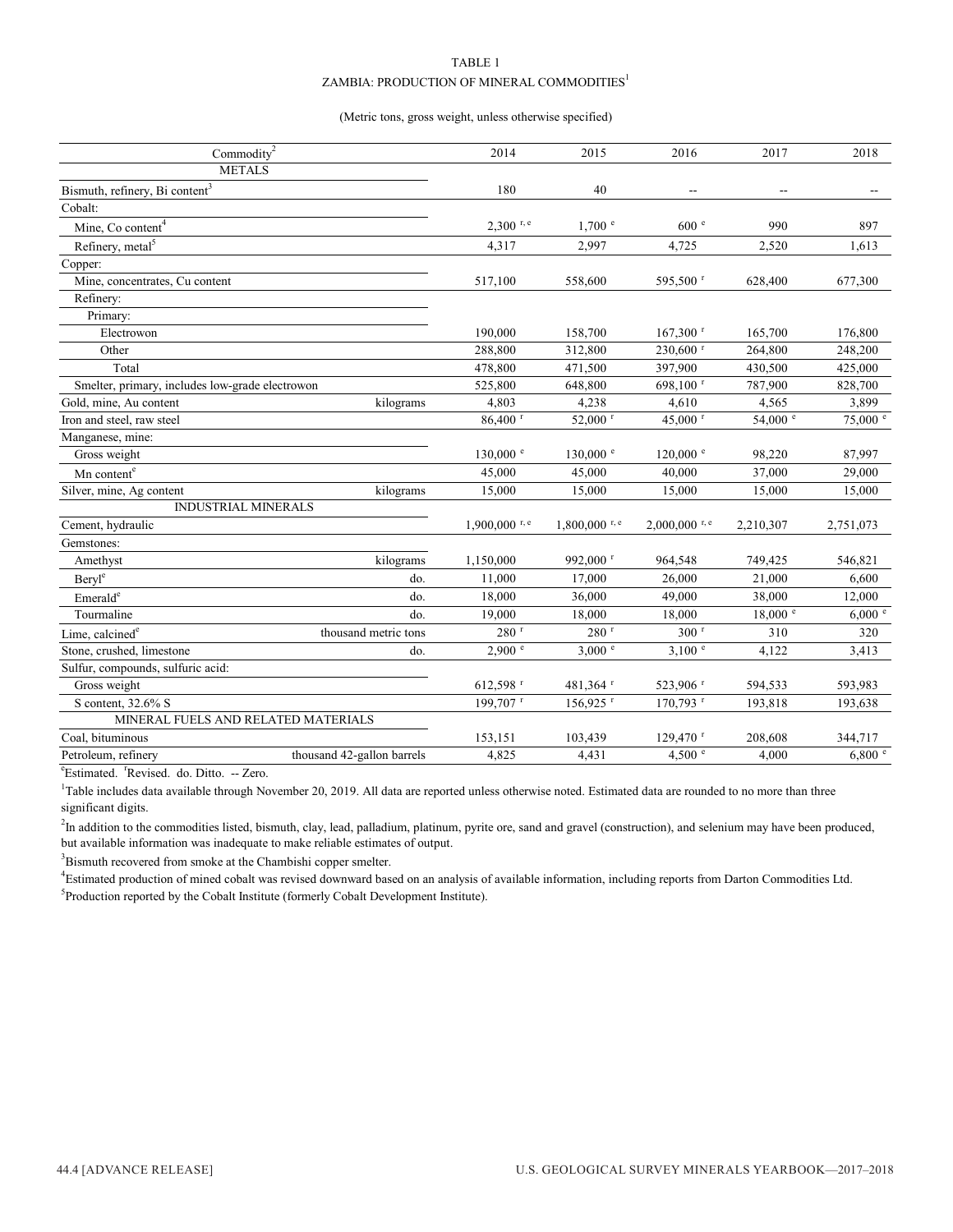#### TABLE 2 ZAMBIA: STRUCTURE OF THE MINERAL INDUSTRY IN 2018

#### (Metric tons unless otherwise specified)

|                     | Major operating companies                                 |                                        |                         |
|---------------------|-----------------------------------------------------------|----------------------------------------|-------------------------|
| Commodity           | and major equity owners                                   | Location of main facilities            | Annual capacity         |
| <b>Bismuth</b>      | Chambishi Copper Smelter, Ltd. [China Nonferrous Metal    | Chambishi copper smelter,              | NA.                     |
|                     | Mining (Group) Co. Ltd., 60%, and Yunnan                  | 75 kilometers northwest of Ndola       |                         |
|                     | Copper Industry (Group) Co. Ltd., 40%]                    |                                        |                         |
| Cement              | Dangote Industries (Zambia) Ltd. (Dangote Cement          | Plant in Ndola, Copperbelt Province    | 1,500,000.              |
|                     | Plc, 100%)                                                |                                        |                         |
| Do.                 | Lafarge Zambia Plc (Pan African Cement                    | Chilanga II plant, about 15 kilometers | 830,000.                |
|                     | Ltd., 50%, and Financiere Lafarge S.A., 34%)              | south of Lusaka                        |                         |
| Do.                 | do.                                                       | Ndola, Copperbelt Province             | 450,000.                |
| Do.                 | do.                                                       | Chilanga I plant, about 15 kilometers  | 200,000.                |
|                     |                                                           | south of Lusaka                        |                         |
| Do.                 | Scirocco Enterprises Ltd.                                 | About 18 kilometers southwest          | 100,000.                |
|                     |                                                           | of Lusaka                              |                         |
| Do.                 | Zambezi Portland Cement Ltd.                              | Ndola, Copperbelt Province             | 510,000.                |
| Coal, bituminous    | Maamba Collieries Ltd. [Nava Bharat consortium, 65%,      | Siankondobo coalfield, 350 kilometers  | 400,000.                |
|                     | and Zambia Consolidated Copper Mines Investments          | south of Lusaka, Sinazongwe            |                         |
|                     | Holdings Plc (ZCCM-IH), 35%]                              | District                               |                         |
| Do.                 | Nkandabwe Coal Mine Ltd. [Zambia Consolidated Copper      | Kandabwe Mine, near Sinazongwe         | 240,000.                |
|                     | Mines Investments Holdings Plc (ZCCM-IH), 100%]           |                                        |                         |
| Copper and cobalt:  |                                                           |                                        |                         |
| Ore and concentrate | Lubambe Copper Mine Ltd. [EMR Capital, 80%; Zambia        | Lubambe copper mine,                   | 2,500,000 ore, which    |
|                     | <b>Consolidated Copper Mines Investments</b>              | near Chililabombwe                     | yields about 45,000     |
|                     | Holdings Plc (ZCCM-IH), 20%]                              |                                        | copper in               |
|                     |                                                           |                                        | concentrate.            |
| Do.                 | Jin Tuo Investments Ltd. (Jinchuan Group International    | Munali nickel mine, <sup>1</sup> about | 1,200,000 ore, which    |
|                     | Resources Co. Ltd., 100%)                                 | 60 kilometers south of Lusaka          | yields about 1,700      |
|                     |                                                           |                                        | copper and 500          |
|                     |                                                           |                                        | cobalt coproduct.       |
| Do.                 | Chibuluma Mines plc [Metorex Ltd.(Jinchuan Group          | Chibuluma South Mine, about            | 600,000 ore, which      |
|                     | International Resources Co. Ltd., 100%), 85%, and         | 12 kilometers west of Kitwe            | yields about 19,000     |
|                     | Zambia Consolidated Copper Mines Investments              |                                        | copper in               |
|                     | Holdings Plc (ZCCM-IH), 15%]                              |                                        | concentrate.            |
| Do.                 | CNMC Luanshya Copper Mines PLC. [NFC Africa               | Baluba Center underground mine         | 1,500,000 ore.          |
|                     | Mining plc, 80%, and Zambia Consolidated Copper           |                                        |                         |
|                     | Mines Investments Holdings Plc (ZCCM-IH), 20%]            |                                        |                         |
| Do.                 | do.                                                       | Luanshya North Mine, Luanshya          | 4,500,000 ore.          |
| Do.                 | do.                                                       | Luanshya slag recovery, Luanshya       | 500,000 slag, which     |
|                     |                                                           |                                        | yeilds 3,500 copper     |
|                     |                                                           |                                        | in concentrate.         |
| Do.                 | Kansanshi Mining plc [First Quantum Minerals Ltd., 80.0%, | Kansanshi Mine, north of Solwezi,      | 12,000,000 sulfide ore, |
|                     | and Zambia Consolidated Copper Mines Investments          | Northwestern Province                  | 8,800,000 oxide ore,    |
|                     | Holdings Plc (ZCCM-IH), 20%]                              |                                        | 8,600,000 mixed ore.    |
| Do.                 | do.                                                       | Sentinel Mine, Northwestern Province   | NA.                     |
| Do.                 | Konkola Copper Mines plc (KCM) [Vedanta Resources         | Chingola open pit A and Nchanga        | 4,500,000 ore.          |
|                     | plc., 80%, and Zambia Consolidated Copper                 | open pit, Chingola                     |                         |
|                     | Mines Investments Holdings Plc (ZCCM-IH), 20%]            |                                        |                         |
| Do.                 | do.                                                       | Nchanga underground mine, Chingola     | 2,800,000 ore.          |
| Do.                 | do.                                                       | Konkola Mine, Chililabombwe            | 2,400,000 ore.          |
| Do.                 | do.                                                       | Fitwaola open pit, Chingola            | NA.                     |
| Do.                 | do.                                                       | Reprocessing material from the TD3a,   | NA.                     |
|                     |                                                           | the TD3b, the TD5, and the TD7         |                         |
|                     |                                                           | tailings dams, Chingola                |                         |
| Do.                 | Lumwana Mining Company Ltd. (Barrick Gold Corp.,          | Lumwana Mine (Chimiwungo and           | 21,000,000 ore.         |
|                     | $100\%$                                                   | Malundwe pits), 20 kilometers west     |                         |
|                     |                                                           | of Chingola                            |                         |

See footnotes at end of table.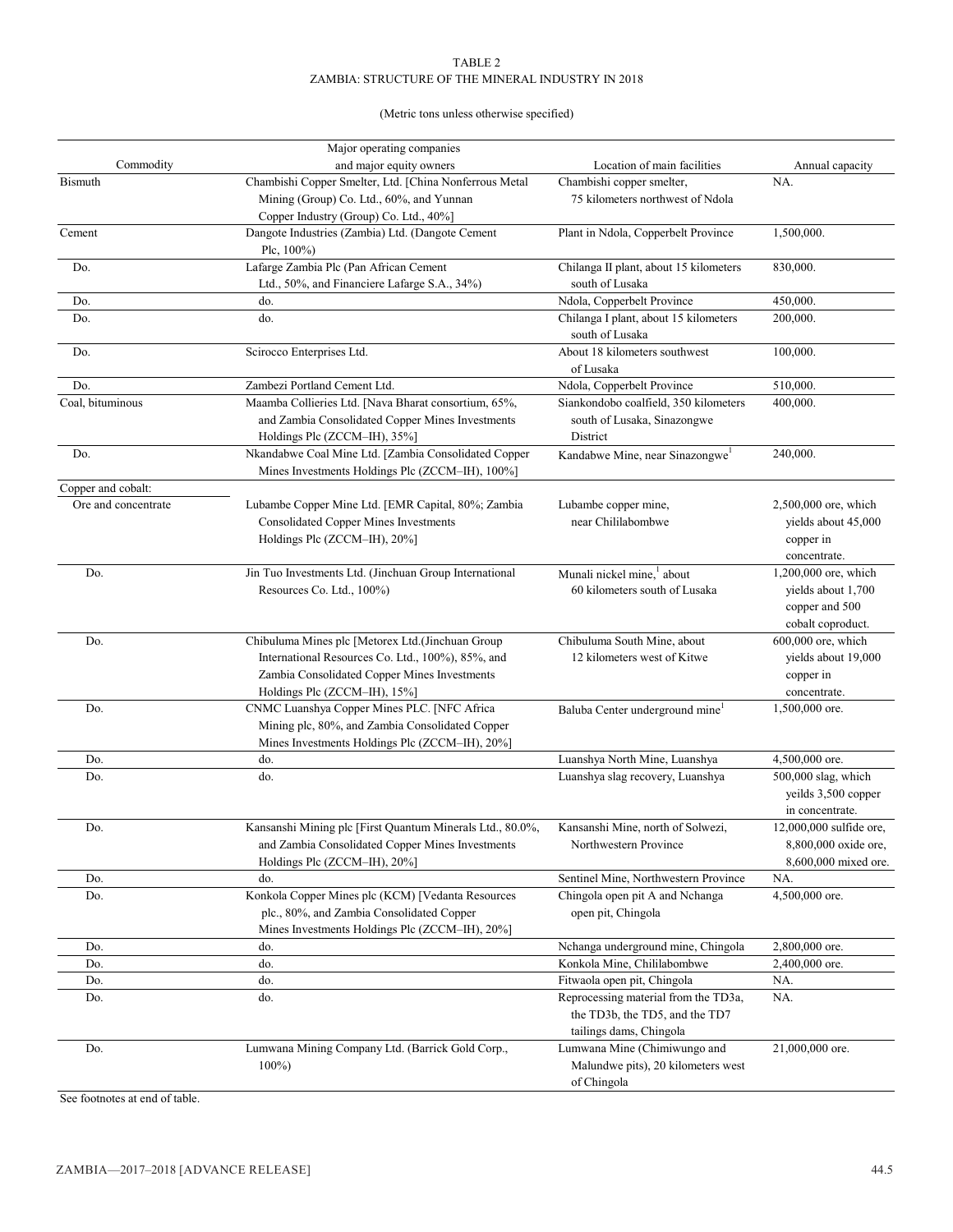#### TABLE 2—Continued ZAMBIA: STRUCTURE OF THE MINERAL INDUSTRY IN 2018

(Metric tons unless otherwise specified)

|                              | Major operating companies                                 |                                                     |                                   |
|------------------------------|-----------------------------------------------------------|-----------------------------------------------------|-----------------------------------|
| Commodity                    | and major equity owners                                   | Location of main facilities                         | Annual capacity                   |
| Copper and cobalt-Continued: |                                                           |                                                     |                                   |
| Ore and concentrate-         | Mkushi Copper Joint Venture Ltd. (Seringa Mining          | Mkushi heap leach                                   | NA.                               |
| Continued                    | Ltd., 51%, and Katanga Resources Ltd., 49%)               |                                                     |                                   |
| Do.                          | Mopani Copper Mines plc [Glencore plc, 73.1%, First       | Nkana Mine, includes the Central, the               | 5,500,000 ore.                    |
|                              | Quantum Minerals Ltd., 16.9%, and Zambia Consolidated     | Mindola North, the Mindola                          |                                   |
|                              | Copper Mines Investments Holdings Plc (ZCCM-IH),          | Sub-Vertical, and the South Ore Body                |                                   |
|                              | $10\%$ ]                                                  | shafts for underground operations,                  |                                   |
|                              |                                                           | and the Area A, the Area E, and the                 |                                   |
|                              |                                                           | Mindola open pits, southwest of Kitwe               |                                   |
| Do.                          | do.                                                       | Mufulira Mine                                       | 2,500,000 ore.                    |
| Do.                          | NFC Africa Mining plc [China Nonferrous Metal             | Chambishi Main Mine, 75 kilometers                  | 2,145,000 ore, which              |
|                              | Mining (Group) Co. Ltd., 85%, and Zambia                  | northwest of Ndola                                  | yields about 50,000               |
|                              | Consolidated Copper Mines Investments Holdings            |                                                     | copper in                         |
|                              | Plc (ZCCM-IH), 15%]                                       |                                                     | concentrate.                      |
| Do.                          | do.                                                       | Chambishi West Mine, 75 kilometers                  | 990,000 ore.                      |
|                              |                                                           | northwest of Ndola                                  |                                   |
| Metal                        | Chambishi Metals Plc [Eurasian Resources Group, S.a.r.l.  | Chambishi cobalt plant, 75 kilometers               | 27,000 copper cathode,            |
|                              | (ERG), 90%, and Zambia Consolidated Copper Mines          | northwest of Ndola                                  | 5,500 cobalt metal.               |
|                              | Investments Holdings Plc (ZCCM-IH), 10%]                  |                                                     |                                   |
| Do.                          | Chambishi Copper Smelter Company, Ltd. [China             | Chambishi copper smelter                            | 250,000 copper anode              |
|                              | Nonferrous Metal Mining (Group) Co. Ltd., 60%,            |                                                     | (blister copper).                 |
|                              | and Yunnan Copper Industry (Group) Co. Ltd., 40%]         |                                                     |                                   |
| Do.                          | CNMC Luanshya Copper Mines PLC. (NFC Africa               | Muliashi leach plant, Luanshya                      | 40,000 copper cathode.            |
|                              | Mining plc, 100%)                                         |                                                     |                                   |
| Do.                          | First Quantum Mining and Operations Ltd. (First           | Bwana Mkubwa solvent                                | 52,000 copper cathode.            |
|                              | Quantum Minerals Ltd., 100%)                              | extraction-electrowinning plant                     |                                   |
| Do.                          | Kansanshi Mining plc [First Quantum Minerals Ltd., 80.0%, | Kansanshi smelter, Northwestern                     | 340,000 copper cathode.           |
|                              | and Zambia Consolidated Copper Mines Investments          | Province                                            |                                   |
|                              | Holdings Plc (ZCCM-IH), 20%]                              |                                                     |                                   |
| Do.                          | Konkola Copper Mines plc [Vedanta Resources plc, 79.4%,   | Nchanga tailings leach plant at Chingola            | 80,000 copper cathode.            |
|                              | and Zambia Consolidated Copper Mines Investments          |                                                     |                                   |
|                              | Holdings Plc (ZCCM-IH), 20.6%]                            |                                                     |                                   |
| Do.                          | do.                                                       | Nchanga copper smelter, Chingola                    | 311,000 copper anode              |
|                              |                                                           |                                                     | (blister copper),                 |
|                              |                                                           |                                                     | 3,000 copper-cobalt               |
|                              |                                                           |                                                     |                                   |
|                              | do.                                                       | Nkana copper refinery, Kitwe                        | alloy.<br>300,000 copper cathode. |
| Do.                          |                                                           |                                                     |                                   |
| Do.                          | Mopani Copper Mines plc [Glencore plc; 73.1%, First       | Mufulira West heap-leach facility                   | NA.                               |
|                              | Quantum Minerals Ltd., 16.9%; Zambia Consolidated         |                                                     |                                   |
|                              | Copper Mines Investments Holdings Plc (ZCCM-IH),          |                                                     |                                   |
|                              | $10%$ ]                                                   |                                                     |                                   |
| Do.                          | do.                                                       | Mufulira (ISASMELT) smelter                         | 200,000 copper anode.             |
| Do.                          | do.                                                       | Mufulira refinery                                   | 275,000 copper cathode.           |
| Do.                          | do.                                                       | Nkana solvent extraction plant, southwest           | 15,000 copper cathode.            |
|                              |                                                           | of Kitwe                                            |                                   |
| Do.                          | do.                                                       | Nkana cobalt plant, southwest of Kitwe <sup>1</sup> | 2,800 cobalt metal.               |
| Do.                          | Sable Zinc Kabwe Ltd. (Glencore plc, 100%)                | Sable copper leach and                              | 14,000 copper cathode,            |
|                              |                                                           | electrowinning plant <sup>1</sup> at Kabwe          | 600 cobalt carbonate.             |
| Do.                          | Sino-Metals Leach Zambia Ltd. [China Nonferrous           | Chambishi                                           | 8,000 copper cathode.             |
|                              | Metals Mining (Group) Co. Ltd., Sino-Africa               |                                                     |                                   |
|                              | Mining Investments Ltd., NFC Africa Mining                |                                                     |                                   |
|                              | plc, China Hainan Construction Co. Ltd.]                  |                                                     |                                   |
| Do.                          | do.                                                       | Mwambashi Mine, Kalulushi, Copperbelt               | 600,000.                          |

See footnotes at end of table.